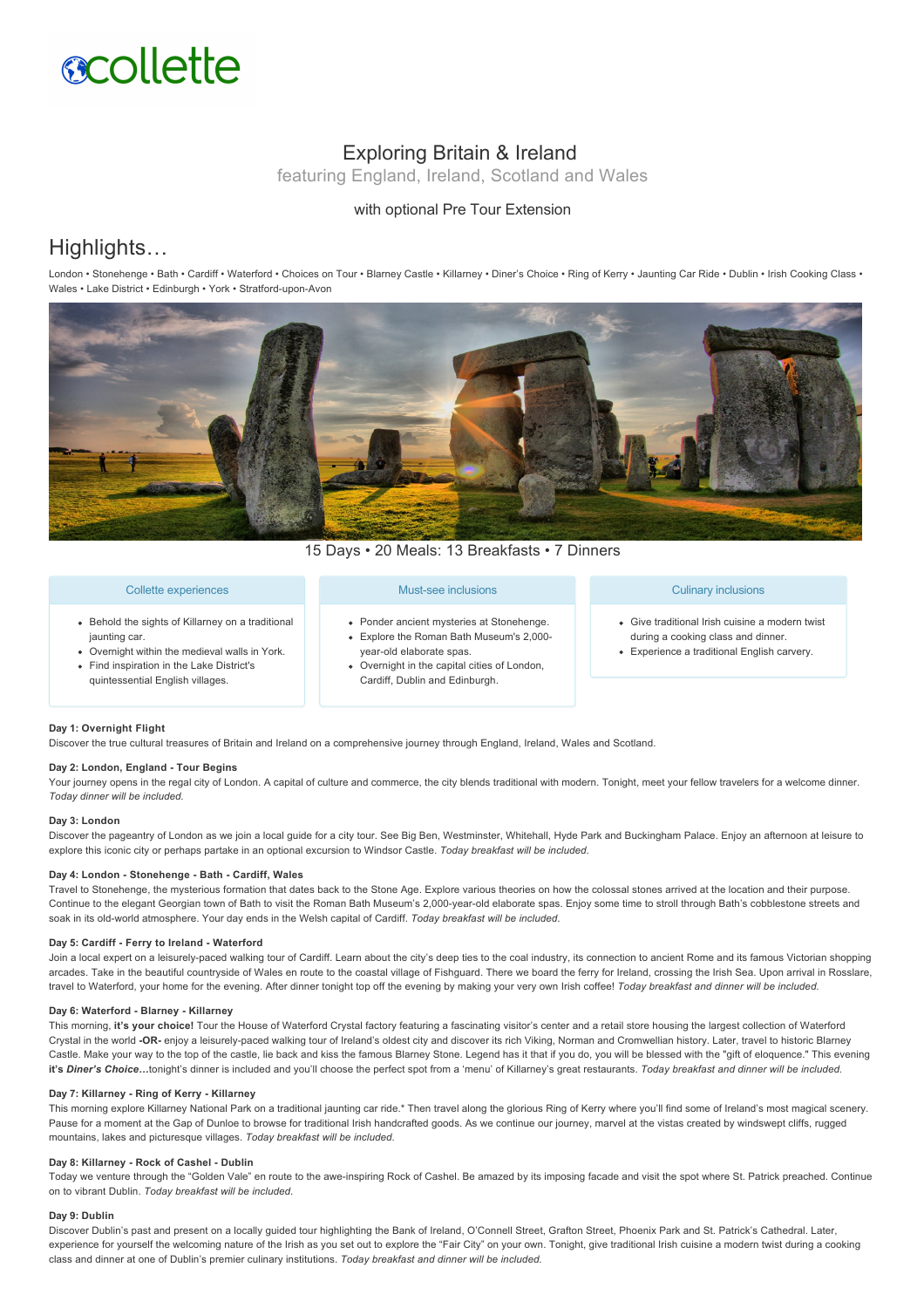#### Day 10: Dublin - Ferry to Wales - Cheshire

Ferry across the Irish Sea to Holyhead, Wales. As you traverse northern Wales, pass Llanfairpwllgwyngyllgogerychwyrndrobwllllantysiliogogogoch, the town with the longest name in the world. Make a stop at majestic Caernarfon Castle, where Charles was crowned Prince of Wales. Then, continue through the Welsh countryside and discover some of the most magnificent scenery in all of Britain. Tonight, experience dinner at a traditional English carvery. *Today breakfast and dinner will be included.*

#### Day 11: Cheshire - Lake District - Gretna Green, Scotland - Edinburgh

Travel north into England's scenic Lake District. Here you'll feel the inspirational appeal of the region's quintessential English villages, Lake Windermere, Ambleside and Grasmere. Crossing into Scotland, stop in the town of Gretna Green where generations of runaway couples eloped. Continue to Edinburgh, Scotland's majestic capital city. This evening it's *Diner's Choice…*tonight's dinner is included and you'll choose the perfect spot from a "menu" of Edinburgh's great restaurants. *Today breakfast and dinner will be included.*

#### **Day 12: Edinburgh**

Today **it's your choice!** Come to know this regal city during a locally guided panoramic city coach tour **OR** for a different perspective, join a local expert and explore the city on foot. Both tours include a visit to Edinburgh Castle, home of the Scottish Crown Jewels, and the Palace of Holyroodhouse,\*\* the Queen's official residence in Edinburgh and former home of Mary, Queen of Scots. The remainder of the day is at leisure to relax or explore the city independently. *Today breakfast will be included.*

#### Day 13: Edinburgh - York, England

En route to England, visit Hadrian's Wall. Construction of this ancient structure began in A.D. 122 and since that time, it has served as the northern border of the Roman Empire. Continue to the historic city of York. Find yourself surrounded by the charms of history as you explore its quaint narrow streets. Walk on the famous "Shambles" and see the magnificent 13th-century Minster. *Today breakfast will be included.* 

#### Day 14: York - Stratford-upon-Avon

Journey to charming Stratford-upon-Avon. Step back in time as we visit William Shakespeare's birthplace. Afterward, it's your choice! Tour Anne Hathaway's thatch-roofed cottage, the childhood home of the author's wife **OR** set out on a leisurely cruise along the Avon River. This evening we gather to say farewell to this captivating region over dinner. *Today breakfast and dinner will be included.*

#### Day 15: Stratford-upon-Avon - Tour Ends

Depart today with many fond memories of lovely Britain and Ireland. *Today breakfast will be included.*

Experience It! Stonehenge

Walk in the footsteps of so many before you when visiting prehistoric Stonehenge. This mysterious rock formation dates back to the Stone Age and remains one of the world's most famous sites. Standing in the middle of the most dense complex of Neolithic and Bronze Age monuments in England, Stonehenge is perhaps the most important prehistoric monument in England. Enhance your overall experience and understanding of Stonehenge at the state-of-the-art visitor's center. Explore fascinating exhibitions, featuring nearly 300 archaeological treasures. The outdoor gallery includes three Neolithic houses. These houses offer visitors a glimpse into the life and times of the people who built Stonehenge. The experience of seeing this timeless monument is not to be missed – it will surely be a highlight of your tour.

#### Your itinerary at a glance

| Day 1       | Overnight Flight                                                                            |
|-------------|---------------------------------------------------------------------------------------------|
| Days 2, 3   | Leonardo Royal Hotel London Tower<br>Bridge, London                                         |
| Day 4       | Hilton, Cardiff                                                                             |
| Day 5       | Granville Hotel, Waterford                                                                  |
| Days 6, 7   | Scotts Hotel, Killarney                                                                     |
| Days 8, 9   | Herbert Park Hotel, Dublin                                                                  |
| Day 10      | Grosvenor Pulford Hotel, Cheshire or<br>The Queen at Chester Premier<br>Collection, Chester |
| Days 11, 12 | Apex Grassmarket Hotel, Edinburgh                                                           |
| Day 13      | Holiday Inn York City Centre, York                                                          |
| Day 14      | Mercure Warwickshire Walton Hall<br>Hotel, Stratford-upon-Avon                              |

On some dates alternate hotels may be used.

*Collette's Flagship:* Collette's tours open the door to a world of amazing destinations. Marvel at must-see sights, sample regional cuisine, stay in centrally located hotels and connect with new and captivating cultures. These itineraries offer an inspiring and easy way to experience the world, where an expert guide takes care of all the details.

## Please Note:

Economy air rate and schedule are applicable for groups of 10 or more traveling on the same flights and dates

If your accommodations are confirmed at the Walton Hotel while in Stratford-upon-Avon, triples are on request only - it may be necessary to use a double/single combination.

To complete your tour, we include roundtrip airport-to-hotel transfers when purchasing our airfare with your tour. If you have arranged for your own air, we are pleased to provide you the option of *purchasing* these transfers. Please note that all transfers will leave at pre-scheduled times.

\*Jaunting car ride is included, weather permitting.

\*\*The Palace of Holyroodhouse may close occasionally when the Queen is in residence or for official state functions.

Single accommodations are limited and are available on a first come, first served basis.

Please be advised many airlines do not provide advance seat assignments until check-in at the airport. Advance seating will be subject to the airline's terms and conditions.

Our air passengers will arrive and depart from London airports.

Our transfers will depart from Stratford-upon-Avon hotel for London airports. Distance to London Heathrow Airport from Stratford-upon-Avon / Warwick is approximately two hours.

Due to flight schedules, you may require an early morning departure from your hotel. Return flights should not be booked prior to 11:00 a.m.

#### IDENTIFICATION

Passports are required for this tour at your expense. Certain countries require a minimum of 6 months passport validity from date of return home. You are strongly urged to contact the appropriate consulate for details. Visit [www.travel.state.gov](https://itinerary.collette.com/Documents/Flyer/13436/USD/www.travel.state.gov) for the U.S. State Department for the latest details about passports and visa requirements.

IMPORTANT: We recommend that our clients traveling abroad take a photocopy of their passport and applicable visas. It should be packed separately from your actual passport and visa. We also recommend leaving a copy at home with your emergency contact.

**The overall activity level of this tour is a level 3.** This means you're an onthego traveler. You don't want to miss a thing, so walking and standing for longer periods of time (1-2 hours) isn't a big deal. You can

navigate hills and uneven ground, climb into various modes of transportation (tuk-tuk, cable car, Zodiac, etc.), and could possibly anticipate changes in elevation. You can expect some longer days balanced with free-time to recharge or set out on your own adventure

Extend your vacation with...

### Optional 5 Days 3-Night Paris Pre Tour Extension Rate: \$1,099.00 per person, double, land only

4 Meals: 3 breakfasts, 1 Dinner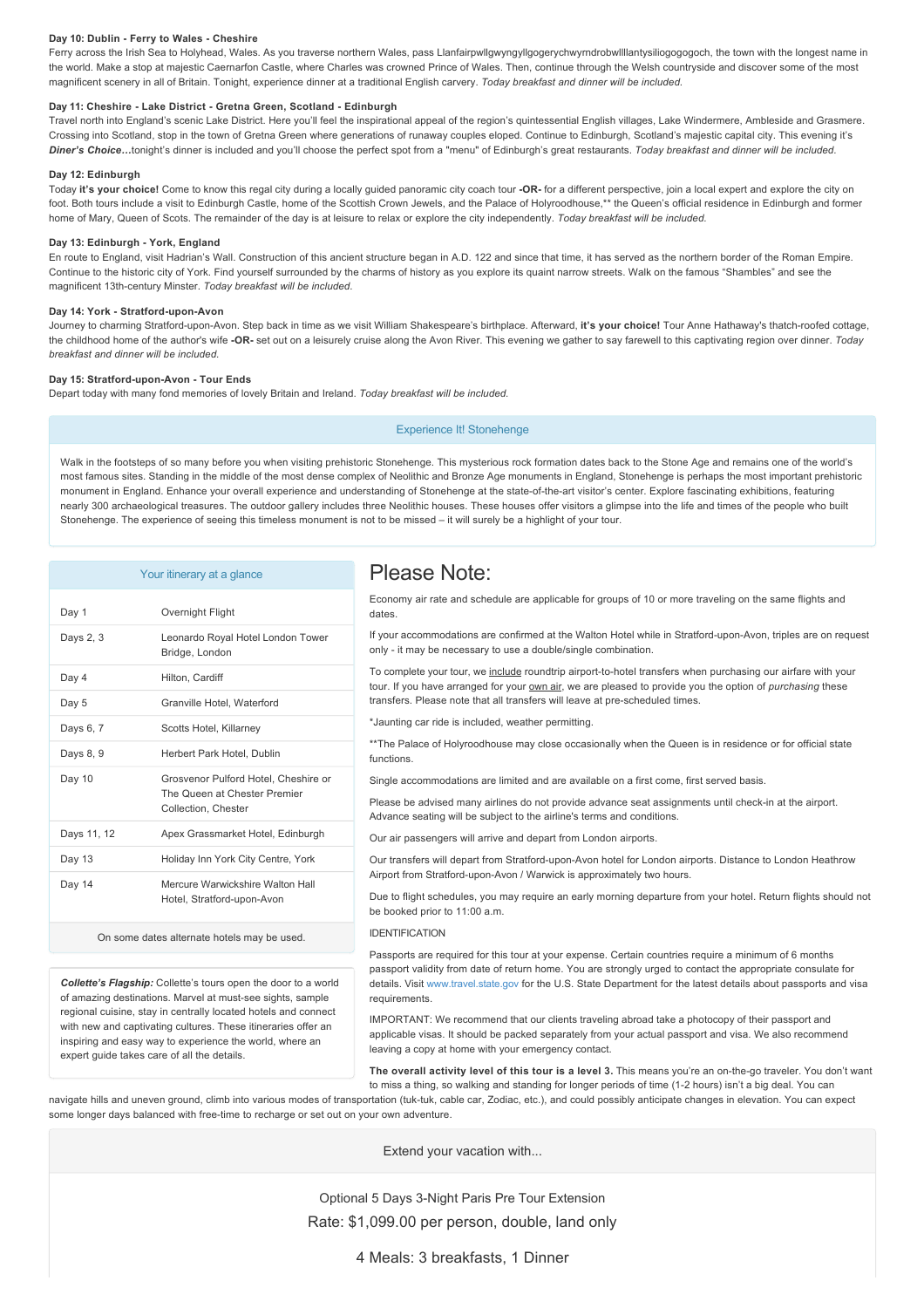#### **Day 1: Overnight Flight**

Your tour begins with an overnight flight to France.

#### **Day 2: Paris**

Welcome to Paris, the "City of Light." For dinner, get a taste of the city's local flavors at a Parisian bistro, situated at the base of the Eiffel Tower. As the day draws to a close, admire the city from a relaxing sightseeing cruise, passing by illuminated landmarks as you drift softly along the Seine. Settle into your hotel, just steps away from the Eiffel Tower. *(D)*

#### **Day 3: Paris**

Step into a time gone by as you slide into the backseat of a vintage retro car. Your driver will double as a guide, providing commentary on the Parisian boulevards as you see some of the city's most famous sights. After your drive, take advantage of time at leisure to explore on your own. *(B)*

#### **Day 4: Paris**

It's your last day in Paris - how will you spend it? Perhaps you will visit the highly acclaimed Musée d'Orsay and enjoy your included ticket to this former railroad station which now houses some of the world's best impressionist art. Or maybe you'll hop on the metro and spend time in the hip bohemian neighborhood of Montmartre. No matter how you spend your day – you'll get a true taste of the Parisian lifestyle. *(B)*

#### **Day 5: Paris Extension Ends**

Wish Paris goodbye as you depart for the train station. In less than 3 hours, you'll be in London to begin your journey through Britain and Ireland. *(B)* 

#### Please Note:

During your extension, your local guide will provide included sightseeing services.

Single accommodations are limited and are available on a first come, first served basis.

Extensions not purchased at time of deposit are subject to availability and applicable charges at time of request.

We reserve the right to cancel this extension if a minimum of 4 passengers is not met to operate.

Due to fair periods in Paris, the rate of this extension may be higher on certain dates. Please enquire about rates and availability at time of booking.

**The overall activity level of this extension is a level 3.** This means walking and standing for longer periods of time (12 hours) isn't a big deal for you. You can navigate hills and uneven ground, climb into various modes of transportation (tuk-tuk, cable car, Zodiac, etc.), and could possibly anticipate changes in elevation. You can expect some longer days balanced with free-time to recharge or set out on your own adventure.

## Important reservation information:

#### IDENTIFICATION

Passports are required for this tour at your expense. Certain countries require a minimum of 6 months passport validity from date of return home. You are strongly urged to contact the appropriate consulate for details. Visit [www.travel.state.gov](https://itinerary.collette.com/Documents/Flyer/13436/USD/www.travel.state.gov) for the U.S. State Department for the latest details about passports and visa requirements.

IMPORTANT: We recommend that our clients traveling abroad take a photocopy of their passport and applicable visas. It should be packed separately from your actual passport and visa. We also recommend leaving a copy at home with your emergency contact.

**\*Airfare:** For your convenience, we offer airfare for purchase with all vacation packages. If you purchase an air inclusive program, your airfare will be quoted inclusive of all fuel, taxes and fees. Your rates are subject to change until paid in full. Preassigned seats are limited and may not be available on every flight or departure date.

**Checked Baggage Charges:** Some airlines may impose additional charges if you choose to check any baggage. Please contact your airline or refer to its website for detailed information regarding your airline's checked baggage policies.

Cancellation Charges for this tour: After your seat reduction date has passed, a non-refundable deposit will be retained. For Cancellation between 60-16 days prior to departure: cancellation fee of 30% of total price. For cancellation between 151 days prior to departure: cancellation fee of 50% of total price. For cancellation on the day of departure and after: 100% of total price. For Ocean Cruises: For cancellation between 90-61 days prior to departure: cancellation fee of 35% of total price. For cancellation between 60-31 days prior to departure: 60% of total price. 30 or fewer days prior to departure: 100% of total price. For River Cruises: including Europe, Russia, Egypt and China, 90-61 days prior to departure: cancellation fee of 50% of total price. For cancellation between 6031 days prior to departure: cancellation fee of 85% of total price. For cancellation 30 or fewer days prior to departure: cancellation fee of 100% of total price. For Galapagos and Antarctica: A cancellation fee of 60% will apply for cancellation between 120-90 days prior to departure; A cancellation charge of 100% will apply for cancellation less than 90 days prior to departure. Cancellation protection is highly recommended and must be purchased at time of deposit. Air rates are subject to change until tour is paid in full. If Travel Protection Plan has not been purchased and a reservation is cancelled for any reason prior to departure - Air is 100% non-refundable once paid in full. Cancellation charges also apply to reservations made for "pre" and "post" night accommodations. Payment of a Per Person Travel Protection Plan Fee guarantees a full refund of all payments (including deposit), except the Travel Protection Plan Fee itself, made to Collette for travel arrangements in case of cancellation of your travel plans for any reason prior to the day of departure. The Travel Protection Plan Fee with Air only covers airline tickets you have purchased from Collette. Exception: If you originally purchased nonrefundable airline tickets, Part B of the Travel Protection Plan may provide a refund for the airline tickets, taxes, or fees in the event of a cancellation for a covered reason (see Part B for more details). The Travel Protection Plan Fee does not cover any single supplement charges which arise from an individual's traveling companion electing to cancel for any reason prior to departure. However, the Part B travel insurance includes a single supplement benefit of \$1,000 for certain covered reasons as detailed in Part B. In this case, the single supplement will be deducted from the refund of the person who cancels. Division of this charge between the two passengers involved is solely their responsibility. If insufficient funds are deducted from the canceling client, the traveling client will be charged the remaining portion of the single supplement. Cancellation waiver protects you from penalties in the event you have a need to cancel your entire inclusive tour package up to the day prior to departure. Cancellation waiver does not indemnify you from penalties if you chose to cancel partial tour components or air. If you chose to partially cancel your vacation, you will be responsible for a revision fee as well as any penalties that are incurred at the time of the cancellation. Upon cancellation of transportation or travel services where you, the customer, are not at fault and have not canceled in violation of the terms and conditions above, you will be refunded 100%. Please see your sales agent for more information, or review our brochure for details.

Responsibilities: Collette monitors security situations around the world as well as government travel advisories. Conditions may require Collette to change or even cancel trips. You accept the risks involved in travel, both foreign and domestic, and accept responsibility for your own travel decisions. Guests may be required to review and sign a participation agreement prior to engaging in certain activities on the trip.

Neither Collette Travel Service, Inc., its affiliated entities and its and their employees, shareholders, officers, directors, successors, agents, and assigns (collectively "Collette"), own or operate any person or entity which is to or does provide goods or services for these trips. You agree to be bound by the conditions of carriage for all transportation providers. Collette does not maintain control or operate the personnel, equipment, or operations of these suppliers it uses and as such Collette assumes no responsibility for and cannot be held liable for any personal injury, death, property damage or other loss, accident, delay, inconvenience, or irregularity which may be occasioned by reason of (1) any wrongful, negligent, willful or unauthorized acts or omissions on the part of any of the suppliers or other employees or agents, (2) any defect in or failure of any vehicle, equipment, or instrument owned, operated or otherwise used by any of these suppliers, or (3) any wrongful, willful or negligent act or omission on the part of any other party. Client shall indemnify and hold harmless Collette Travel Service, Inc., its affiliated entities and its and their employees, agents, shareholders, officers, successors and assigns (collectively "Collette"), from all suits, actions, losses, damages, claims or liability for any personal injury, death, property damage or other loss, accident, delay, inconvenience or irregularity which is occasioned by any negligent acts or omissions of Collette arising out of any goods or services provided for this or these trips. Additionally, responsibility is not accepted for losses or expenses due to sickness, lack of appropriate medical facilities or practitioners, weather, strikes, theft or other criminal acts, war, terrorism, computer problems, or other such causes. Other risks may arise such as, but not limited to, hazards of traveling in foreign countries including undeveloped areas, the hazards of travel by aircraft, bus, van, train, automobile or other motorized vehicle, differing safety standards, sickness, criminal acts committed by others, allergic reactions, and/or animal encounters. You are voluntarily participating in the tour and Collette, and as lawful consideration for the agreement to travel with Collette, you agree not to make a claim against Collette, its related companies, officers and employees for injuries, death, or any other claim and agree to release Collette, its related companies, officers and employees from any such claim. This release is binding on all members of your traveling party, as well as your Estate and heirs and this provision shall be enforceable even after your trip has ended. If you make your own air reservations, Collette is not responsible and shall provide no refund if your flight schedule changes so that you are not able to enjoy the entirety of your tour. All services and accommodations are subject to the